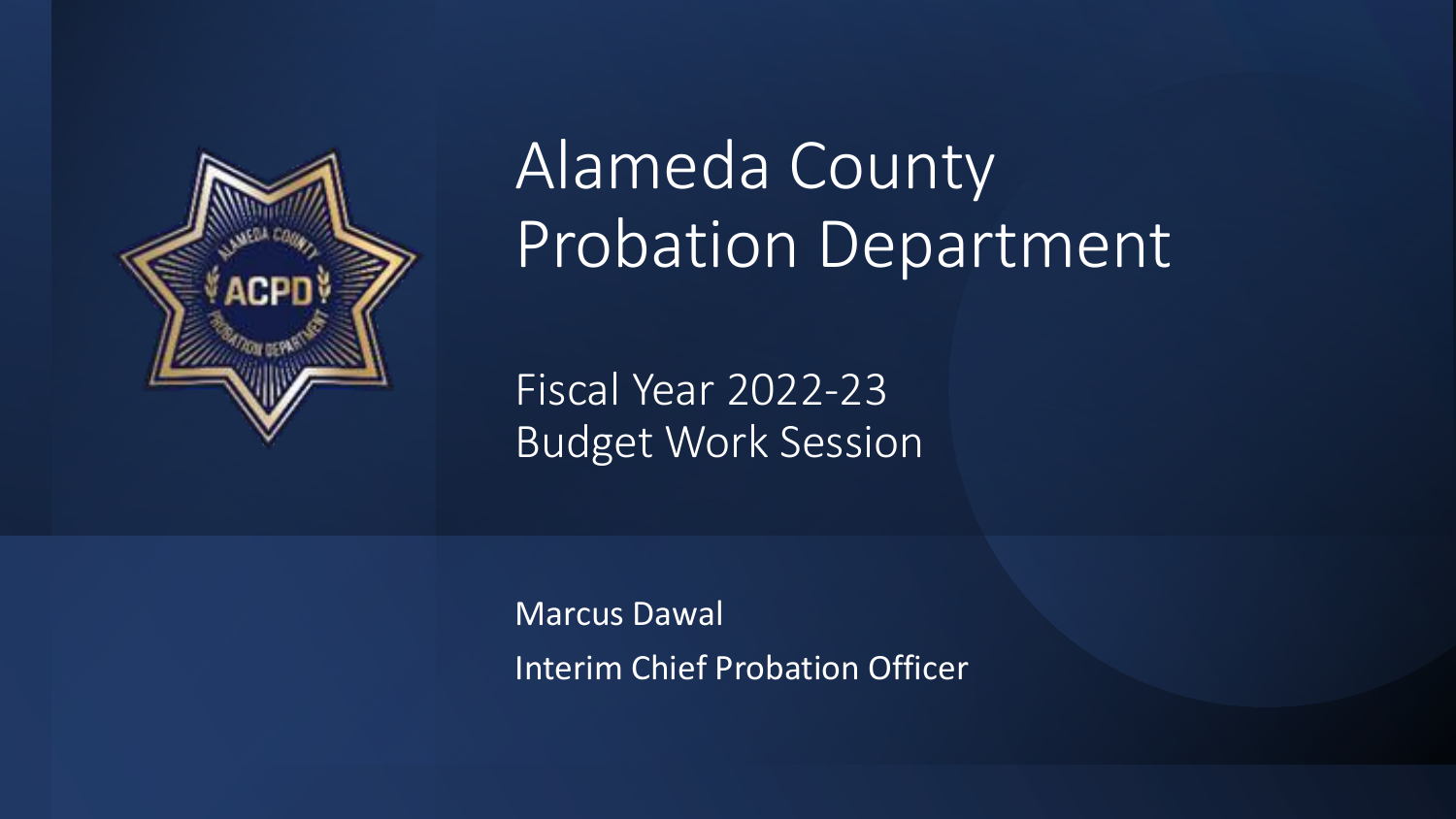# ACPD Vision and Mission



**Our Vision:** The Alameda County Probation Department is committed to making our communities the safest in the nation.

**Our Mission:** To support and restore communities by providing compassionate supervision and accountability to justice involved youth and adults and provide preventative and rehabilitative services through evidence-based practices and collaborative partnerships.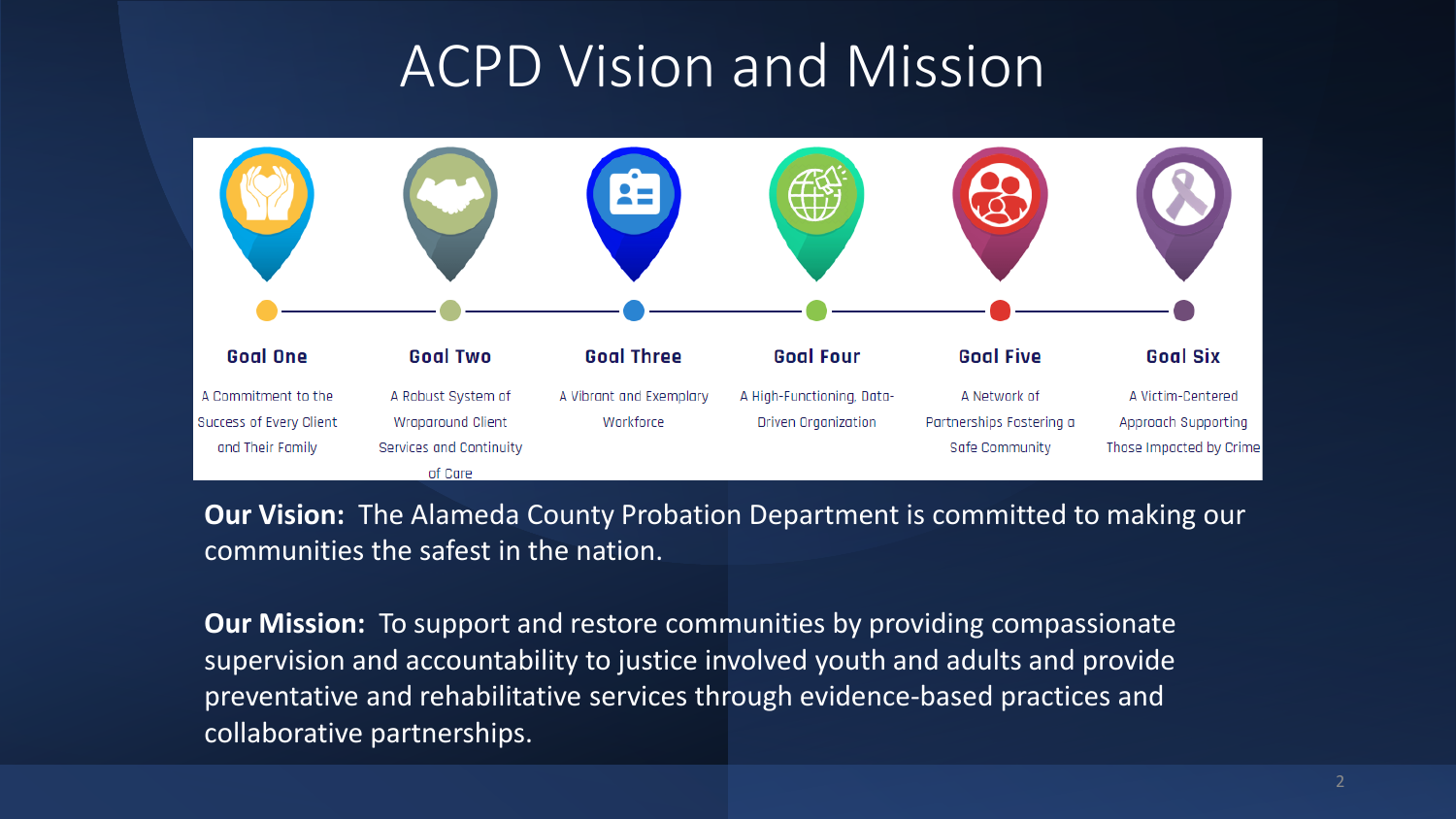# **ACPD Organizational Chart**

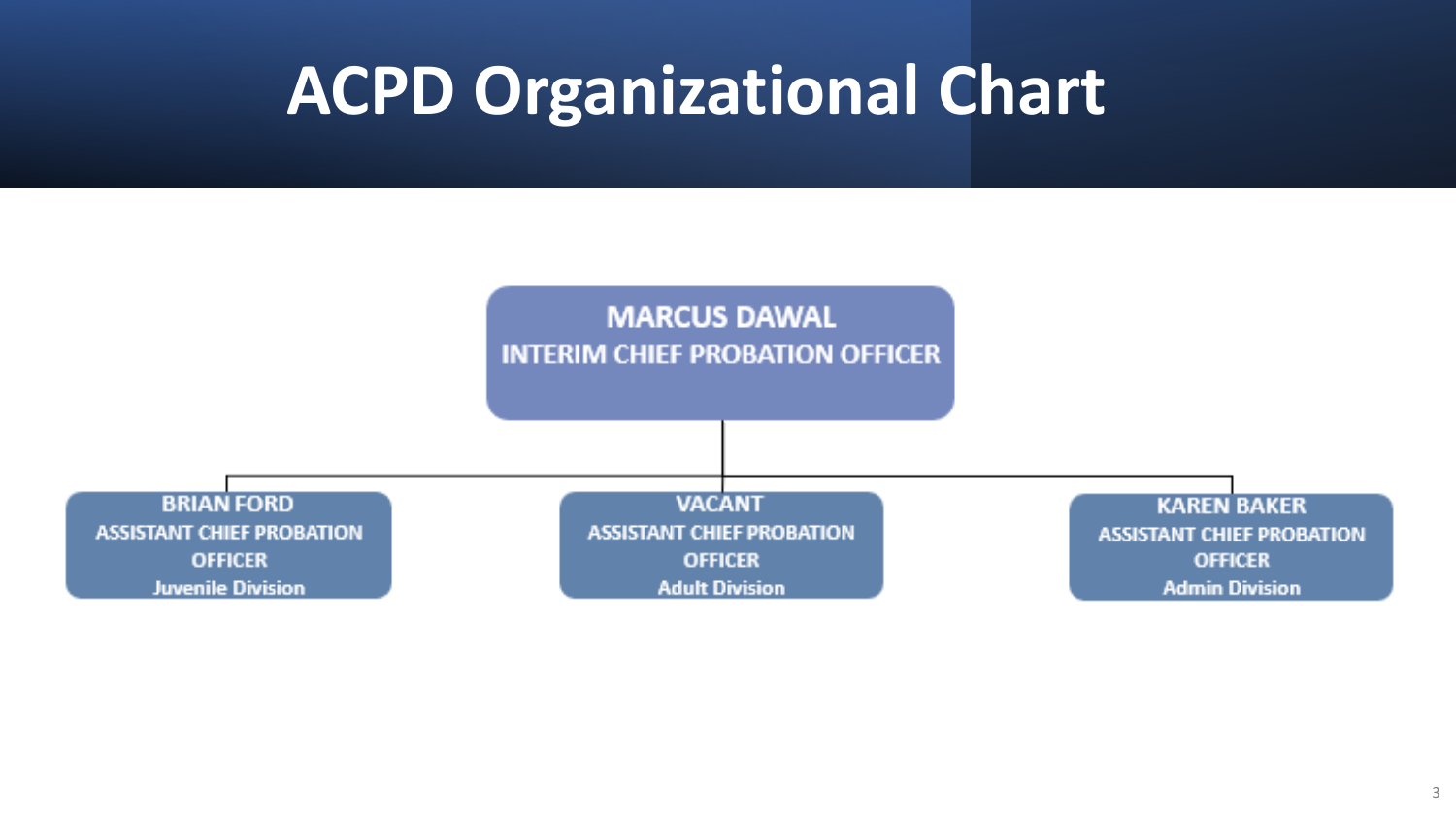# Juvenile Operations Juvenile Field Services

# **MANDATORY SERVICES & PROGRAMS**

- Intake
- Investigations
- Court Officers
- Community Supervision
- Title IV-E
- Placement
- DJJ Reentry/Aftercare
- AB12

#### **344 = Total Juvenile Population (as of March 25, 2022)**

| 31 | • North County Supervision<br>North Oakland, West Oakland, Central Oakland, Alameda, Albany, Berkeley, Emeryville     |
|----|-----------------------------------------------------------------------------------------------------------------------|
| 59 | <b>Central County Supervision</b><br>San Leandro, San Lorenzo, East Oakland                                           |
| 61 | <b>South County Supervision</b><br>Dublin, Pleasanton, Livermore, Hayward, Castro Valley, Union City, Newark, Fremont |
| 48 | Placement                                                                                                             |
| 95 | • AB12 Non-Minor Dependent                                                                                            |
| 3  | • Transitional Age Youth                                                                                              |
| 47 | • Youth on Warrant                                                                                                    |
|    |                                                                                                                       |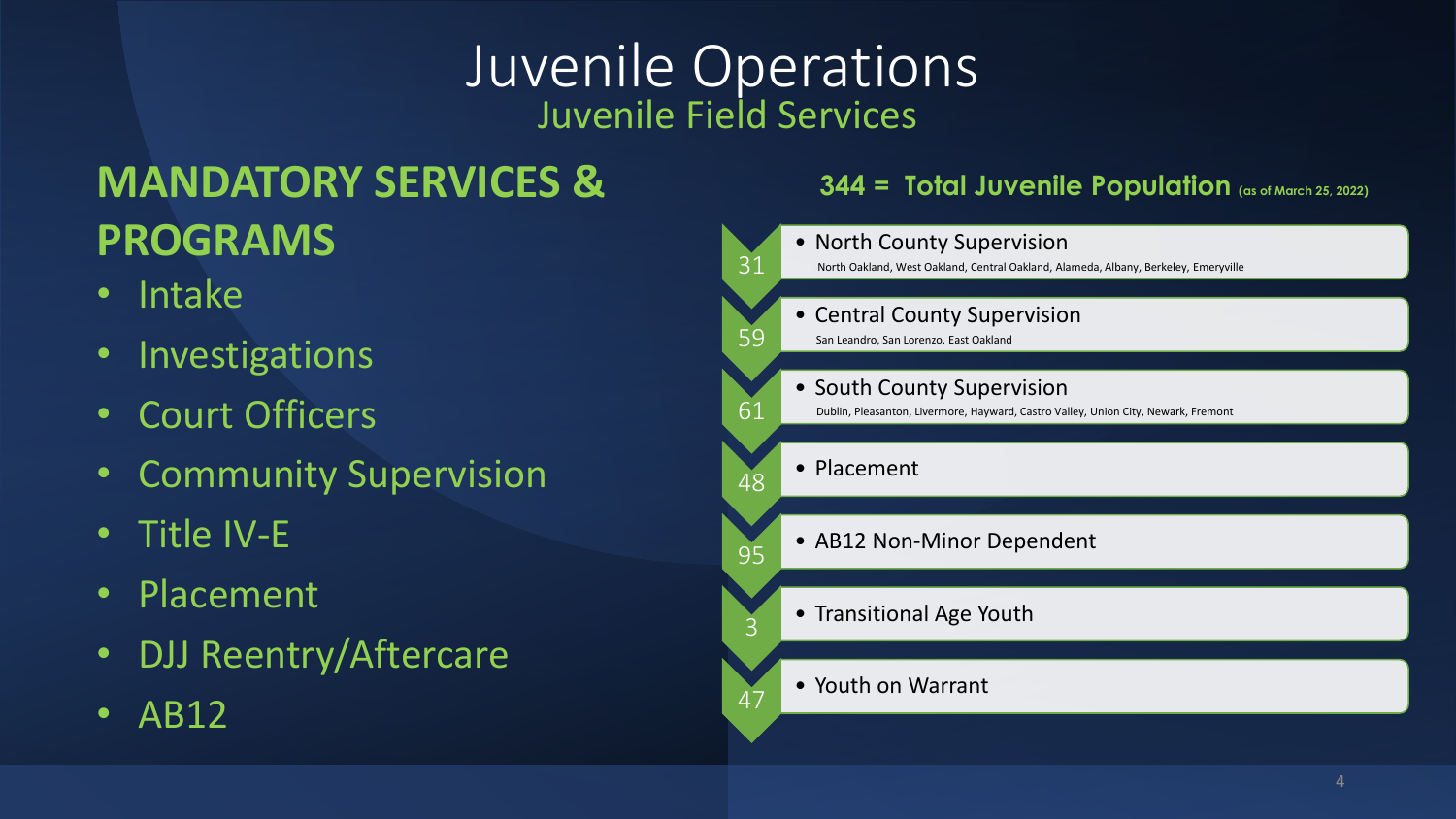### Juvenile Operations Juvenile Field Services

# **PROGRAM HIGHLIGHTS**

- Support for Transitional Age Youth/Non-Minor Dependents
- Quality System of Care for Youth and Families
- Juvenile Community Capacity Building
- We Ride Too Foundation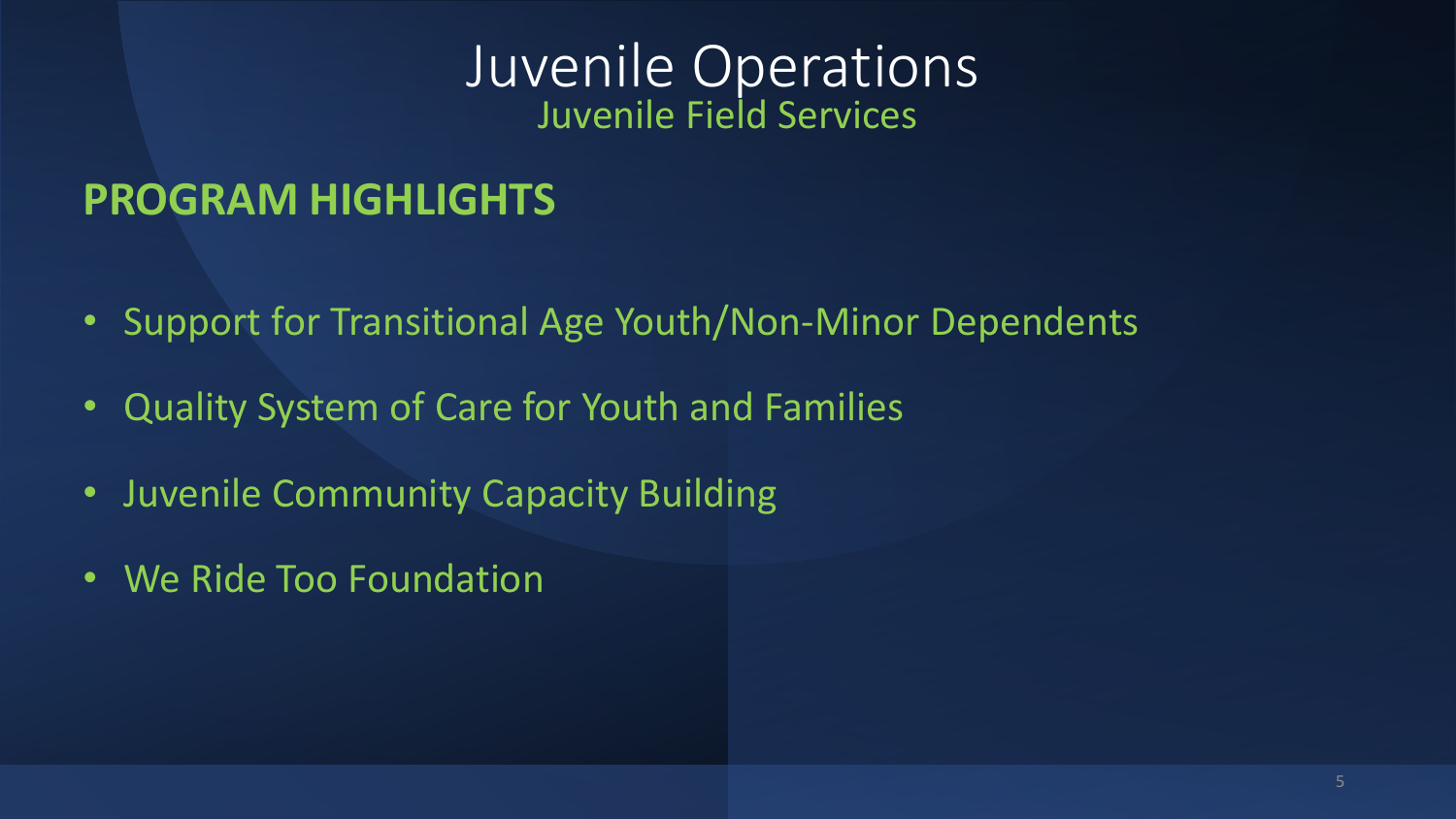### Juvenile Operations Juvenile Field Services

### **PROGRAM UPDATES**

- Raising Leaders Expansion
- Title IV-E/Families First Prevention Services Act
- OK Program (City of Oakland Partnership)
- Youth Advisory Council (YAC)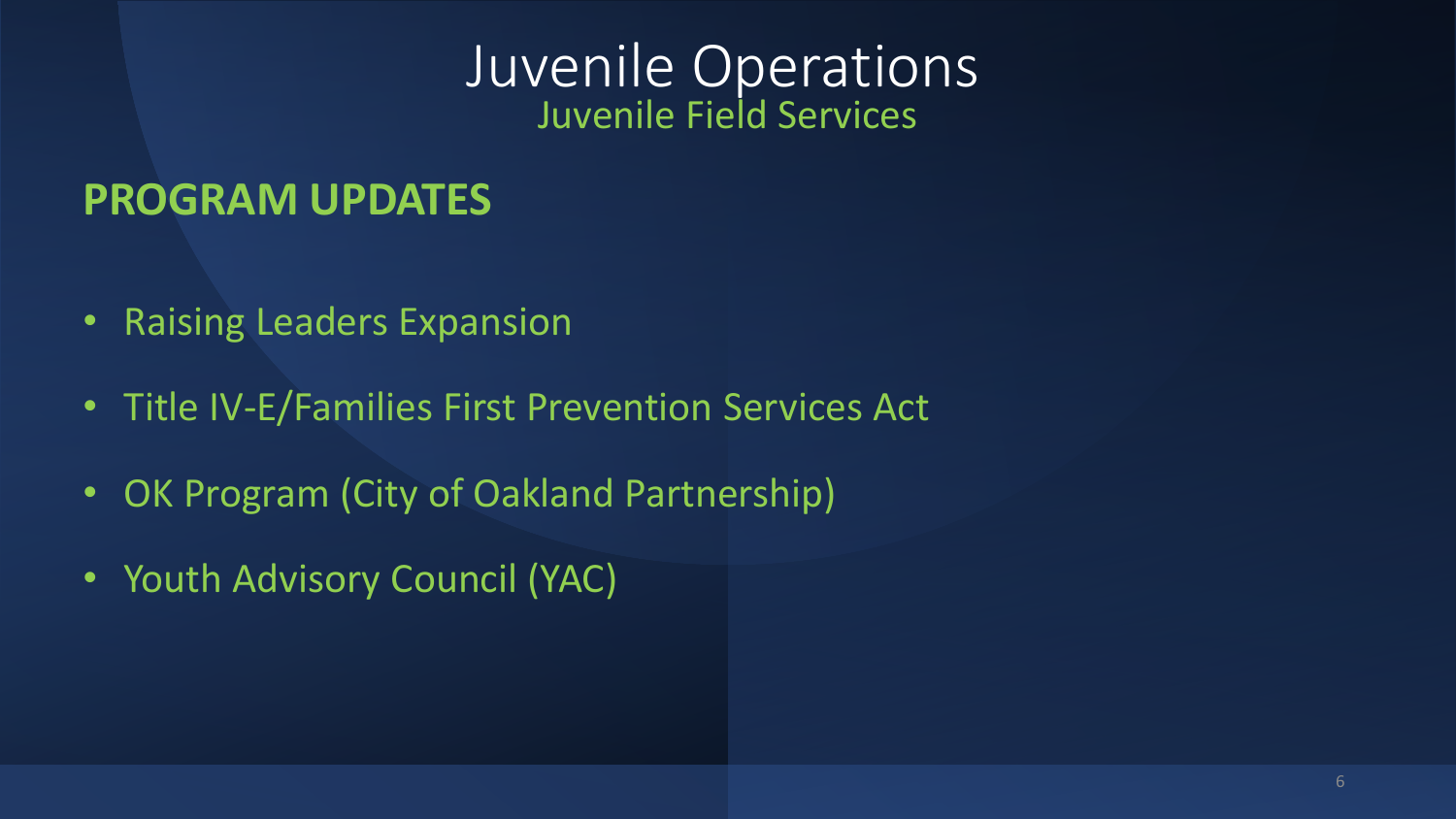# **MANDATORY SERVICES & PROGRAMS**

- Juvenile Hall
- Camp Wilmont Sweeney
- Transition Center
- SB 823 Program Commitment
- In Custody Intake
- Out of Custody Intake
- Detention Alternatives

#### **79 = Total Facilities Population (as of March 25, 2022)**

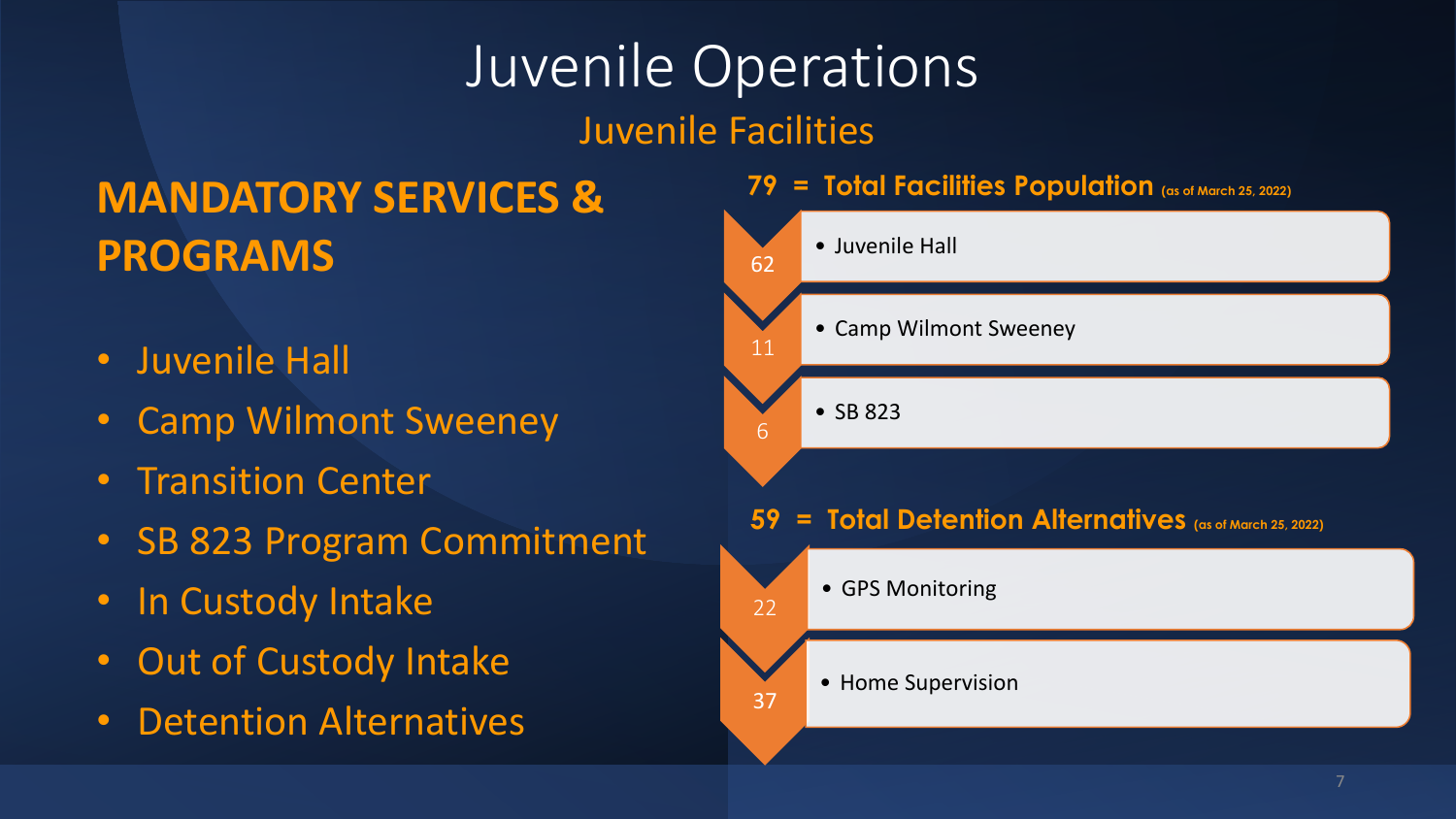# **PROGRAM HIGHLIGHTS**

- Care Coordination (Children's Hospital & ACBH)
- Individual "Success Plans" for Youth
- Facility Safety, Security and Programming Improvements
- Removed Barriers to Maintaining Family Contact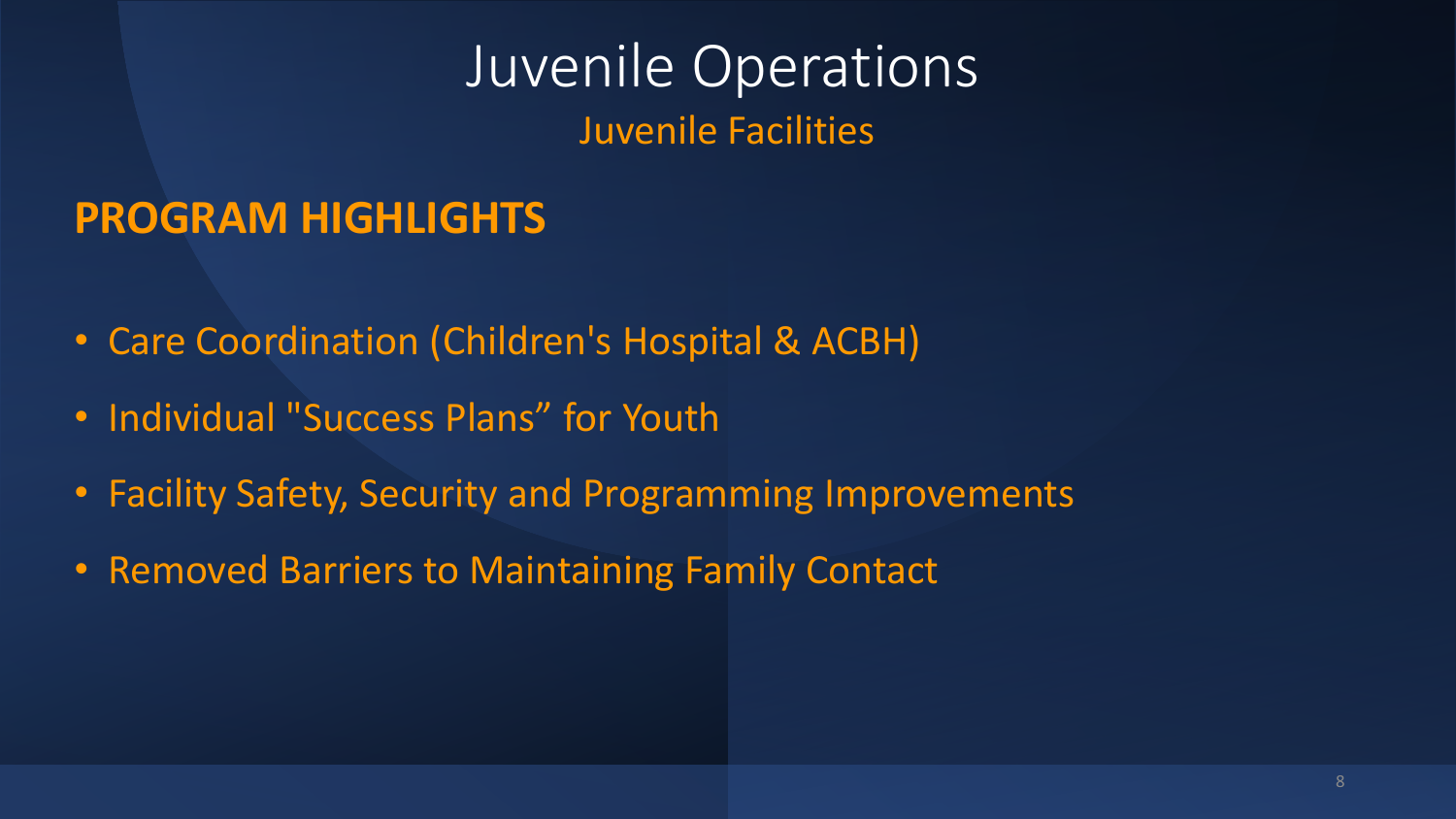### **PROGRAM UPDATES**

- Juvenile Telephone Fee Refunds
- Juvenile Hall and Camp Sweeney projects
	- Camera Upgrades and Security Fencing projects
	- BSCC Grant for Outdoor Recreation Equipment
- Epidemiology and Laboratory (ELC) Grant from State for COVID related expenses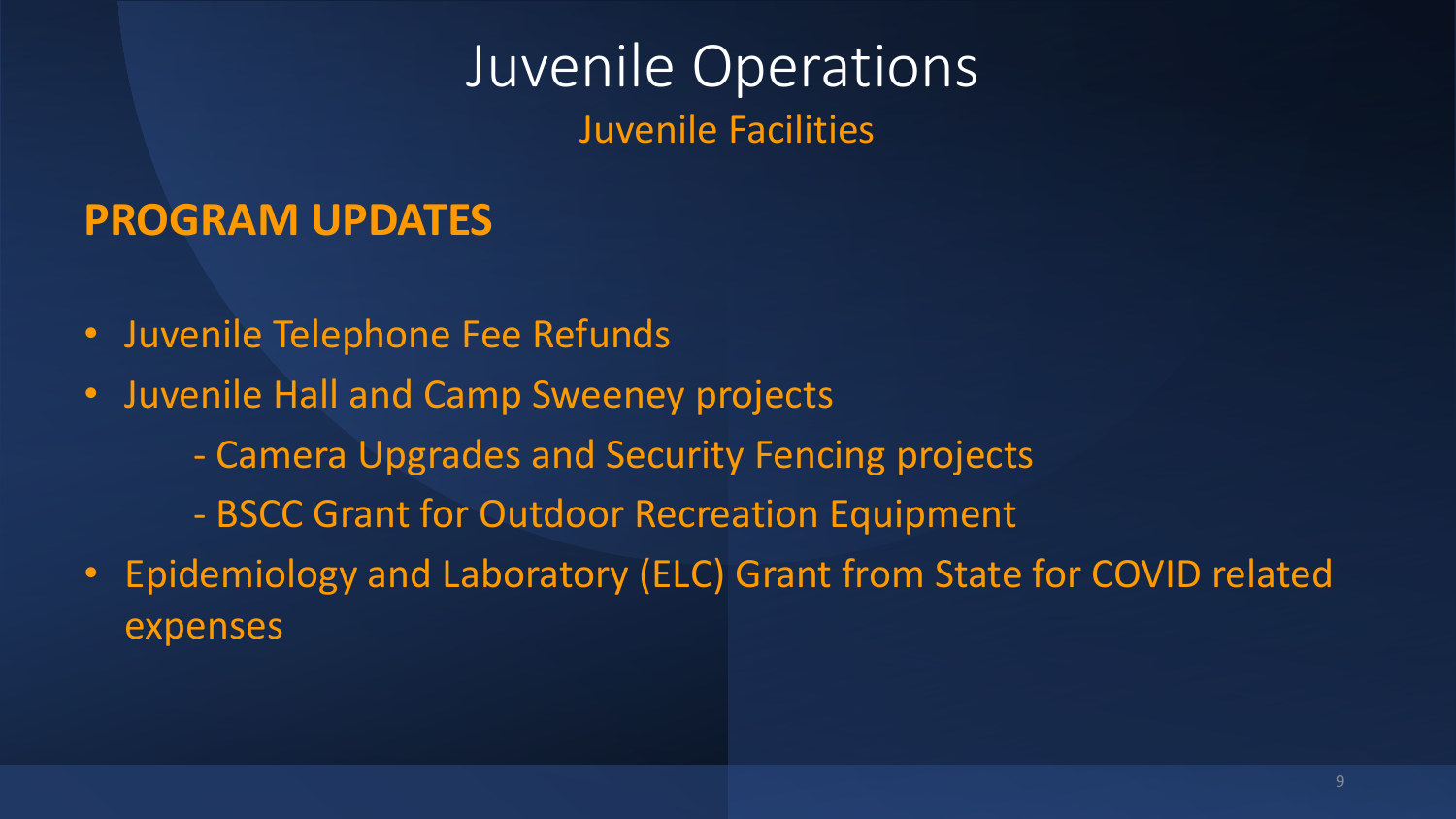### **SB 823 UPDATE**

✓Interim Plan Accepted April 27, 2021

- ✓Activated July 1, 2021
- ✓Final Plan Submitted to the State December 23, 2021

✓Current Population: 6 youth

### **HIGHLIGHTS**

- Insufficient Resources
- SB 823 Subcommittee Recommendations
- Enhanced Programming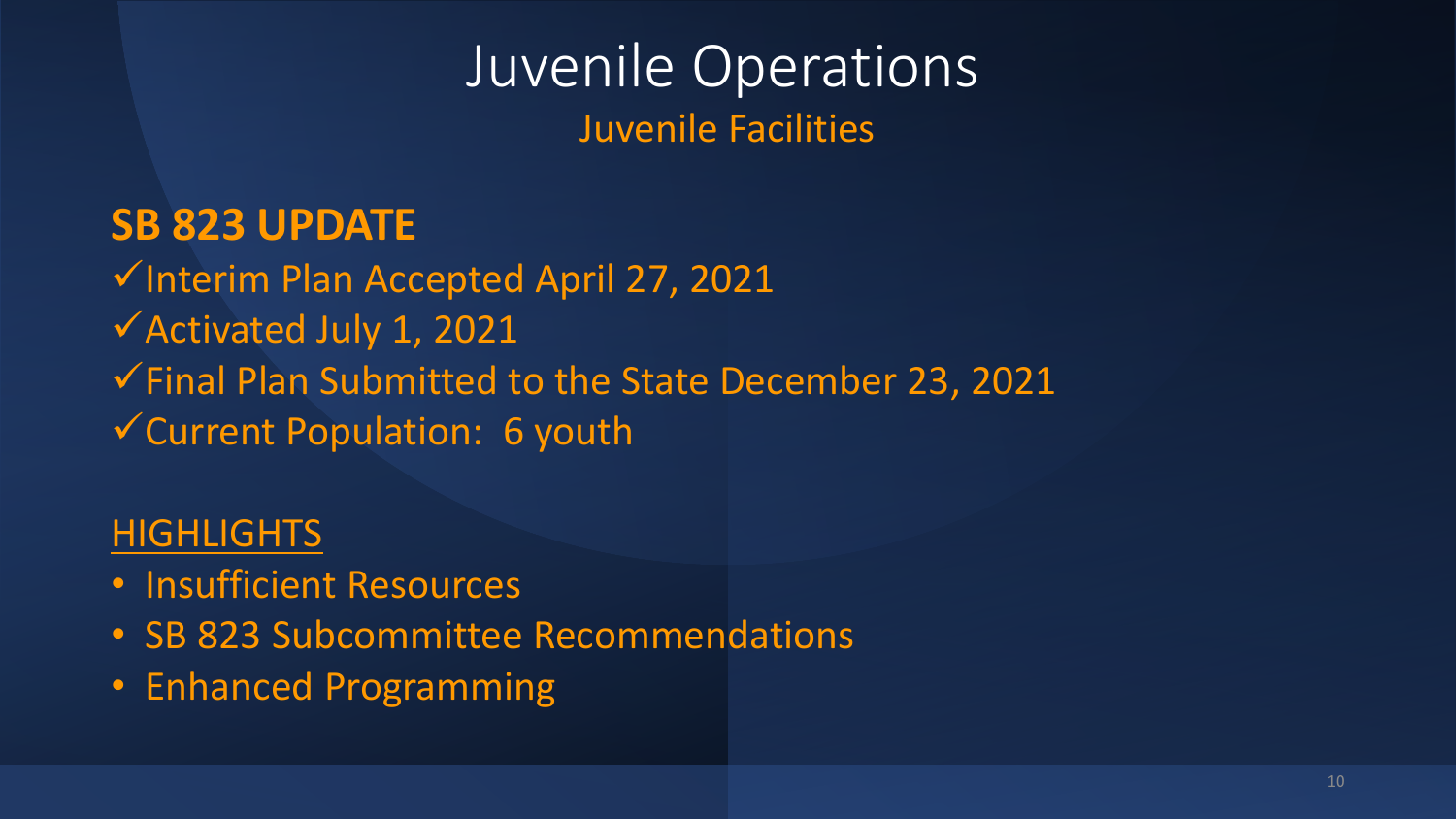# Adult Operations Adult Field Services

#### **5,018 = Total Adult Population (as of March 25, 2022)**

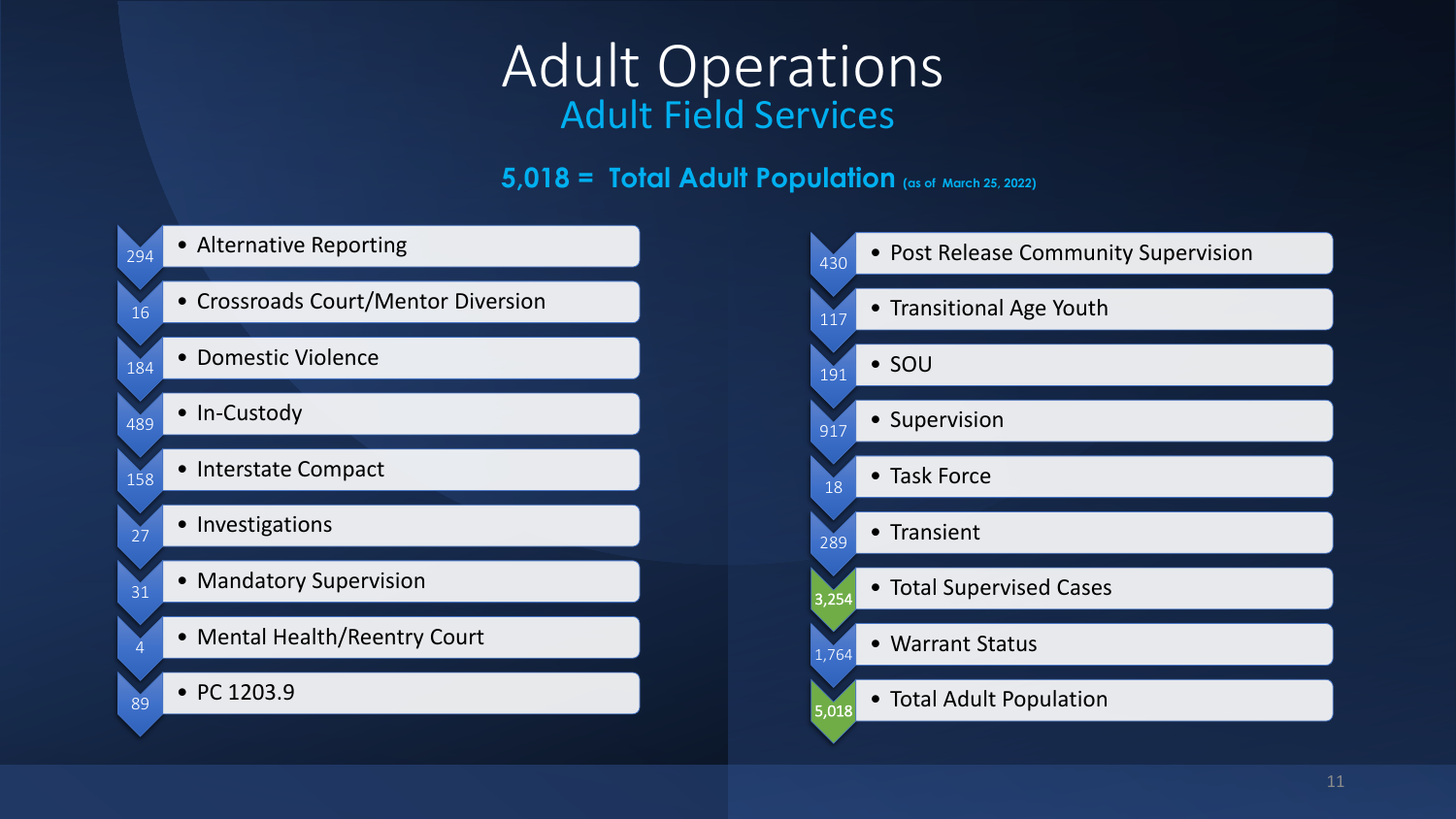# Adult Operations Adult Field Services

# **PROGRAM HIGHLIGHTS**

- Housing Enhancements
- Individual Case Plans
- Standardized Case Management Practices
- Housing and Employment Assistance
- Pretrial Services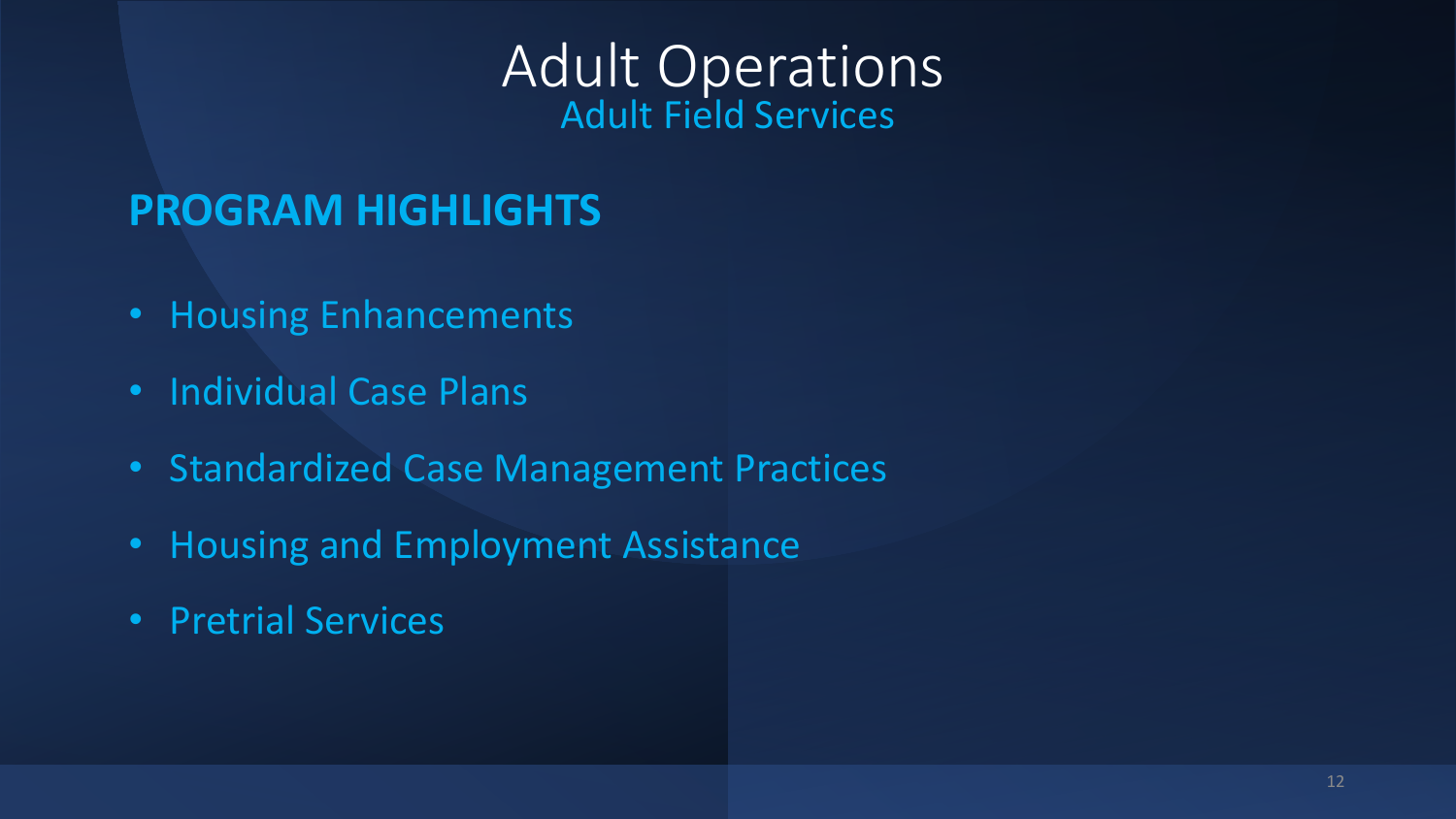# Adult Operations Adult Field Services

### **PROGRAM UPDATES**

- Pretrial (SB 129) Ongoing Program
- Probation Center Office (400 Broadway) Relocation
- Emergency Dispatch Services
- Tyler Supervision Case Management System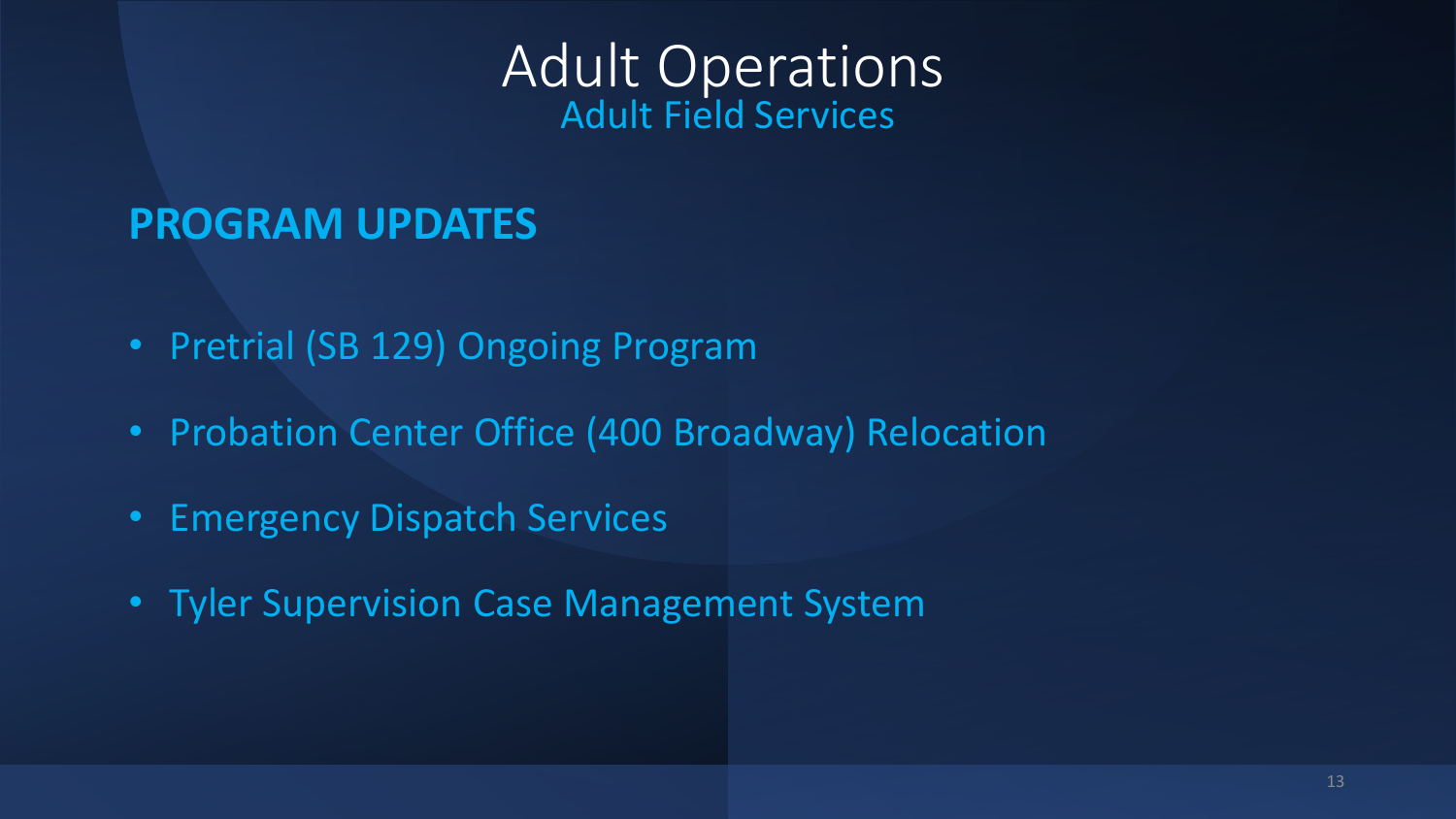#### **SUMMARY**

|                        |                       | 2021-22                | 2022-23                    |                   |                       | Change from 2021-22<br><b>Approved Budget</b> |            |  |  |
|------------------------|-----------------------|------------------------|----------------------------|-------------------|-----------------------|-----------------------------------------------|------------|--|--|
|                        |                       | <b>Approved Budget</b> |                            | <b>MOE Budget</b> |                       | <b>Amount</b>                                 | Percentage |  |  |
| Appropriation          | $\boldsymbol{\theta}$ | 189,625,117            | $\boldsymbol{\mathcal{S}}$ | 205,532,979       | $\boldsymbol{\theta}$ | 15,907,862                                    | 8%         |  |  |
| <b>Revenue</b>         | $\boldsymbol{\theta}$ | 55,754,855             | $\boldsymbol{\theta}$      | 58,822,230        | $\boldsymbol{\theta}$ | 3,067,375                                     | 6%         |  |  |
| <b>Net County Cost</b> | $\boldsymbol{\theta}$ | 133,870,262            | $\boldsymbol{\theta}$      | 146,710,749       | $\mathcal{S}$         | 12,840,487                                    | 10%        |  |  |
| FTE - Mgmt             |                       | 184.1                  |                            | 185.1             |                       | 1.0                                           | $1\%$      |  |  |
| <b>FTE - Non-Mgmt</b>  |                       | 532.5                  |                            | 533.5             |                       | 1.0                                           | $0\%$      |  |  |
| <b>Total FTE</b>       |                       | 716.6                  |                            | 718.6             |                       | 2.0                                           | 0%         |  |  |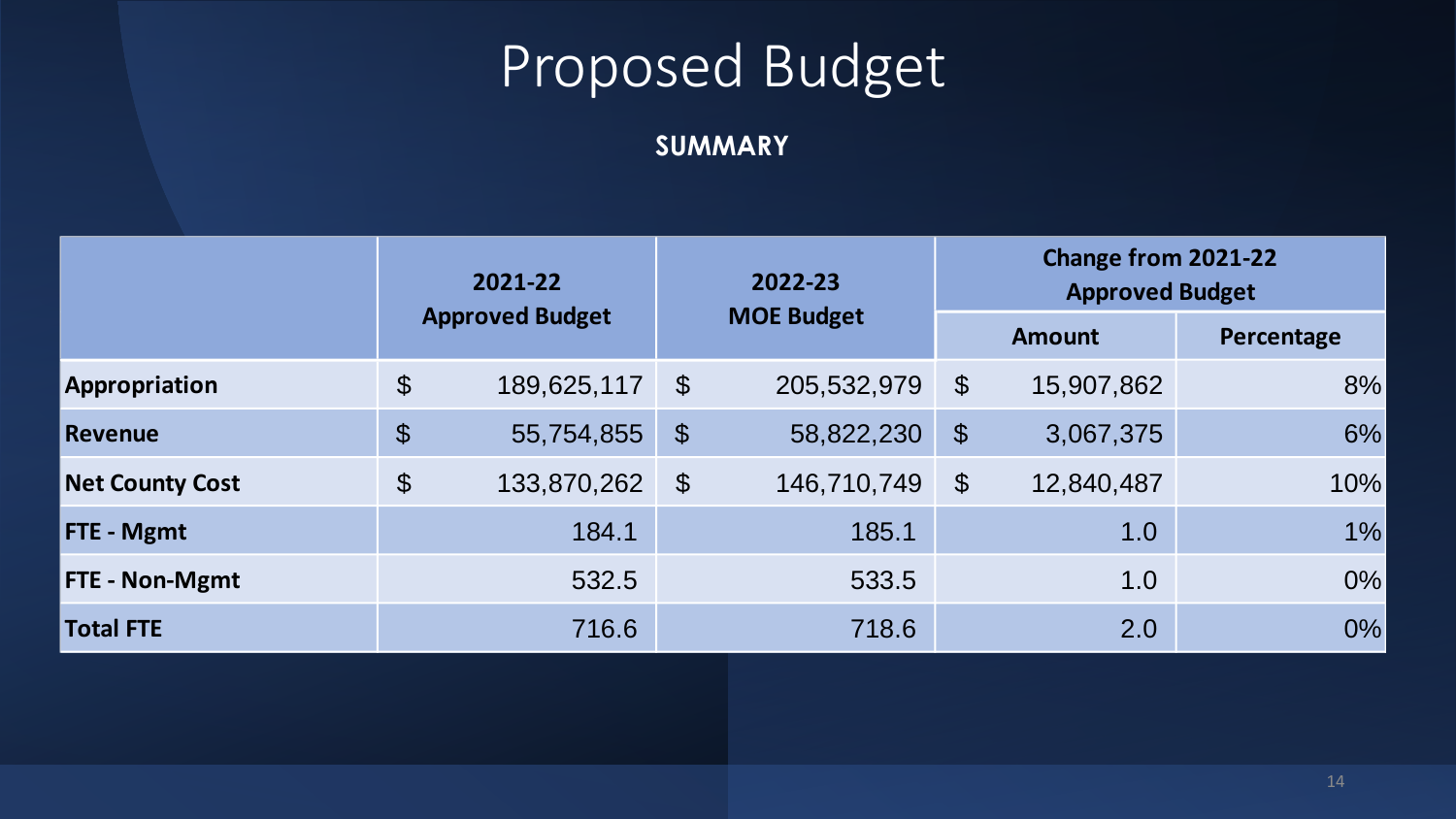#### **MAJOR COMPONENTS OF NET COUNTY COST CHANGE**

| <b>Component</b>                   |             | <b>Net County Cost Change</b> |
|------------------------------------|-------------|-------------------------------|
| <b>S&amp;EB / COLA Adjustments</b> | $\varsigma$ | 8,469,584                     |
| <b>Workers Comp</b>                | $\varsigma$ | (172,900)                     |
| <b>County Counsel Fees</b>         | $\varsigma$ | 76,419                        |
| <b>ISF Adjustments</b>             | $\varsigma$ | 280,722                       |
| <b>AB109 CBO Account</b>           | $\varsigma$ | 4,186,661                     |
| <b>TOTAL</b>                       | $\varsigma$ | 12,840,487                    |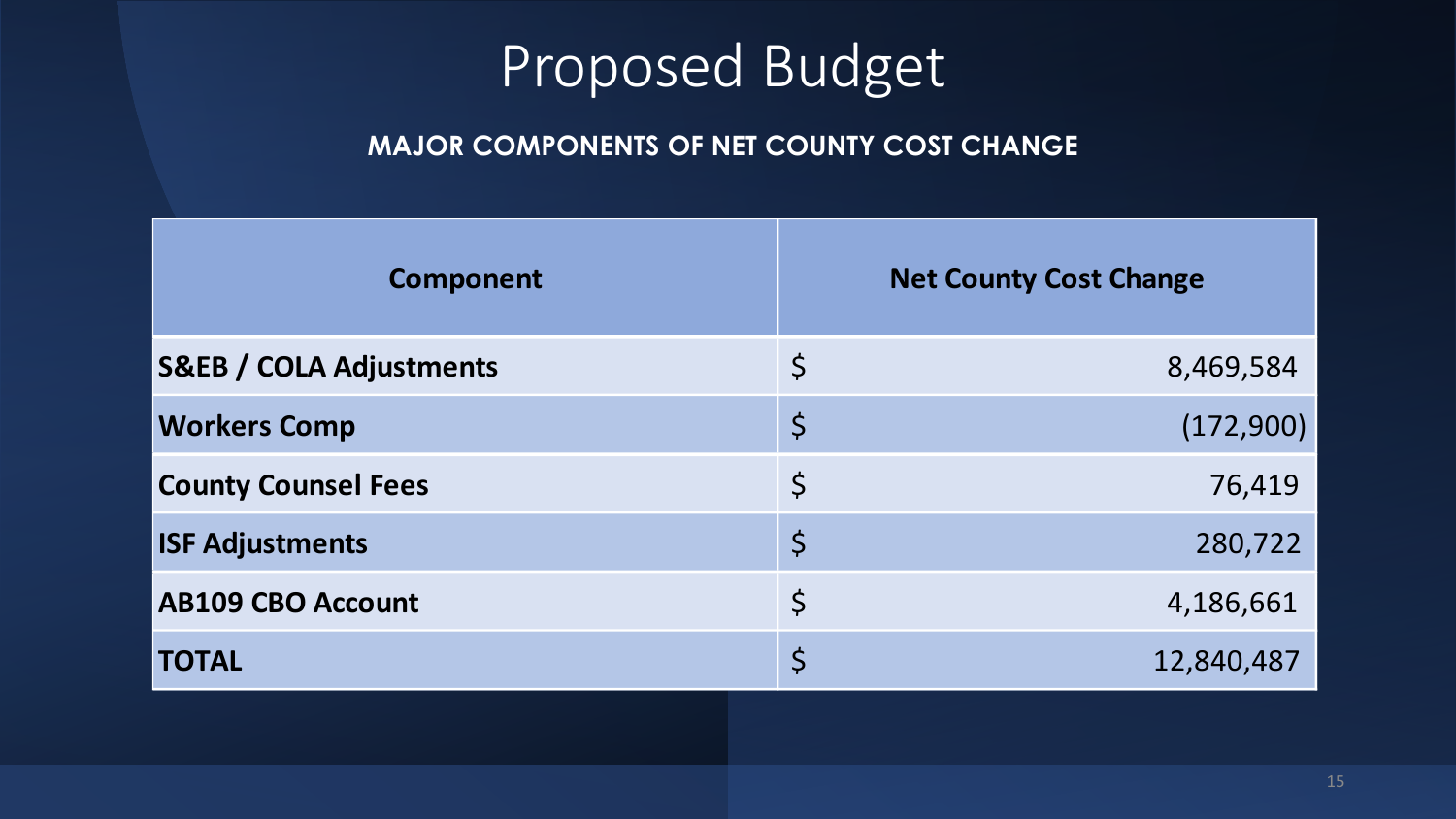#### **SUMMARY BY DIVISION**

|                                | <b>Appropriation</b> |     | <b>Revenue</b> |     | <b>Net County Cost</b> |
|--------------------------------|----------------------|-----|----------------|-----|------------------------|
| <b>Administration</b>          | \$<br>23,326,818     | -\$ | $7,000$ \$     |     | 23,319,818             |
| <b>Adult Field Services</b>    | \$<br>39,981,511     | \$  | 5,361,006      | \$. | 34,620,505             |
| <b>Adult Realignment</b>       | \$<br>3,770,172 \$   |     | ÷,             | \$  | 3,770,172              |
| <b>AB109 CBO</b>               | \$<br>29,385,394     | \$  | ۰              | \$  | 29,385,394             |
| <b>Juvenile Field Services</b> | \$<br>36,459,510     | \$  | 33,344,020     | -\$ | 3,115,490              |
| <b>Facilities</b>              | \$<br>57,334,380     | \$  | 4,835,010      | \$  | 52,499,370             |
| <b>Grants</b>                  | \$<br>15,275,194     | \$  | 15,275,194     | \$  |                        |
| <b>TOTAL</b>                   | \$<br>205,532,979    | \$  | 58,822,230     | \$  | 146,710,749            |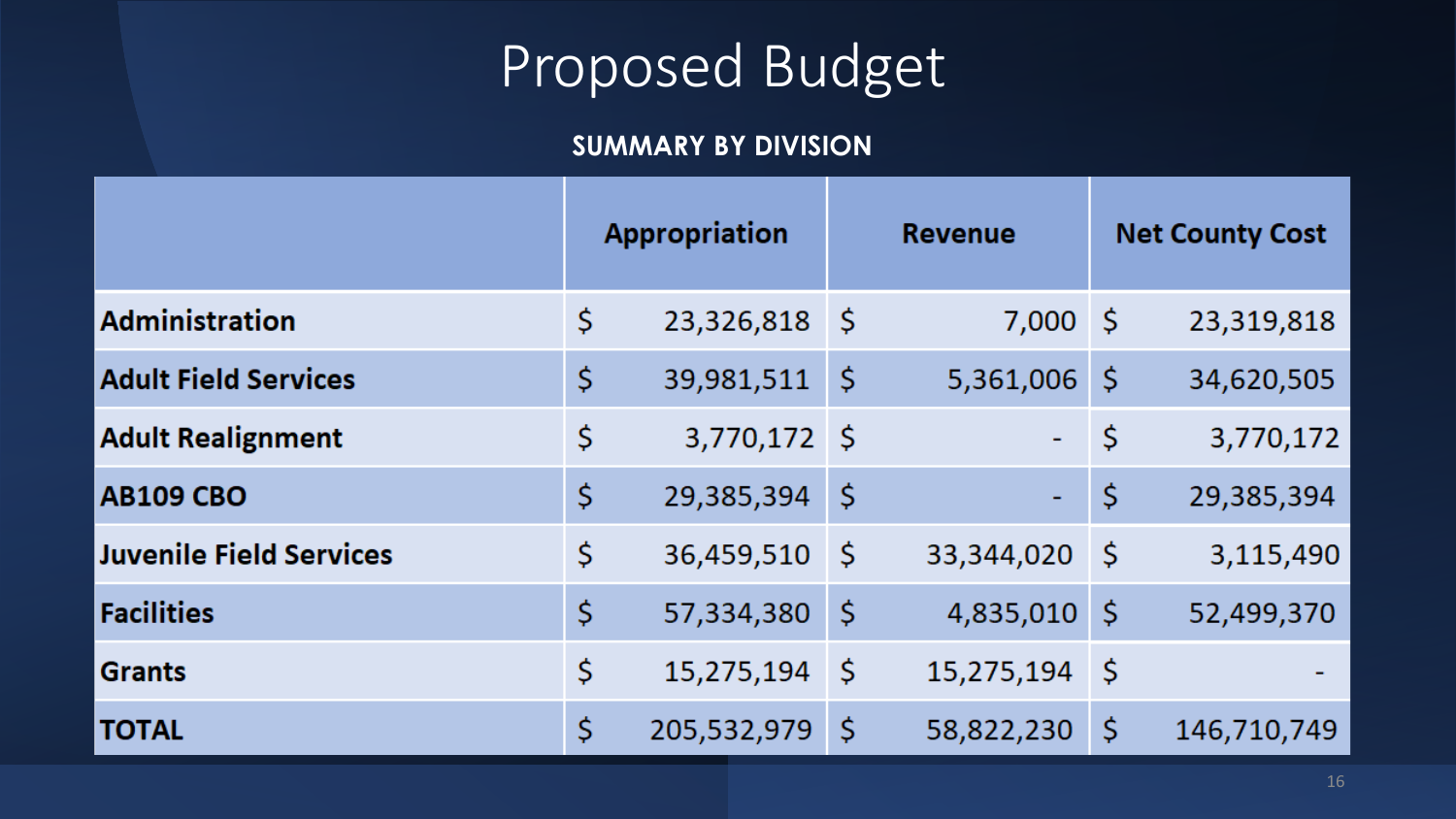#### **APPROPRIATION BY DIVISION**

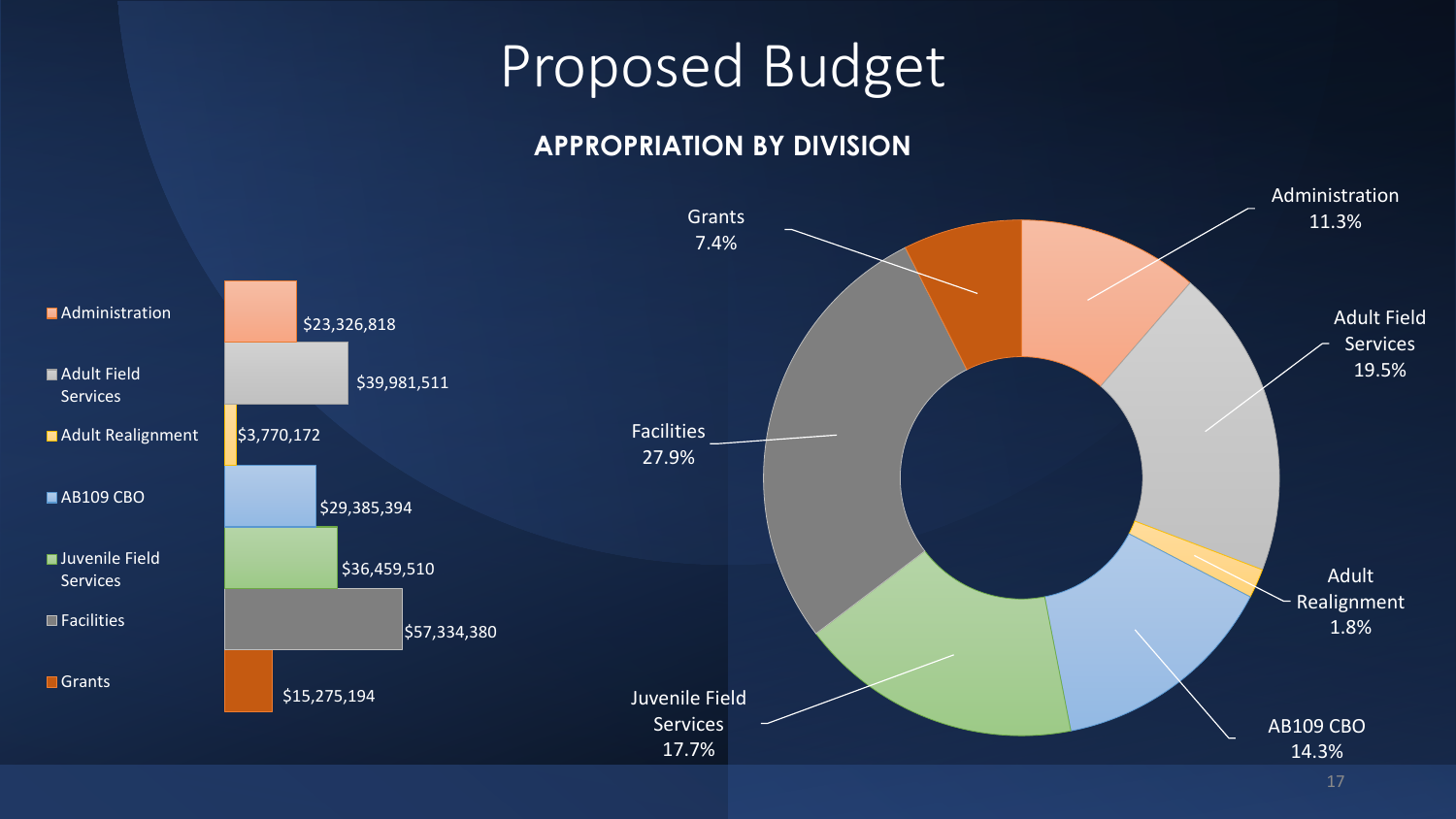#### **APPROPRIATION BY MAJOR OBJECT**



18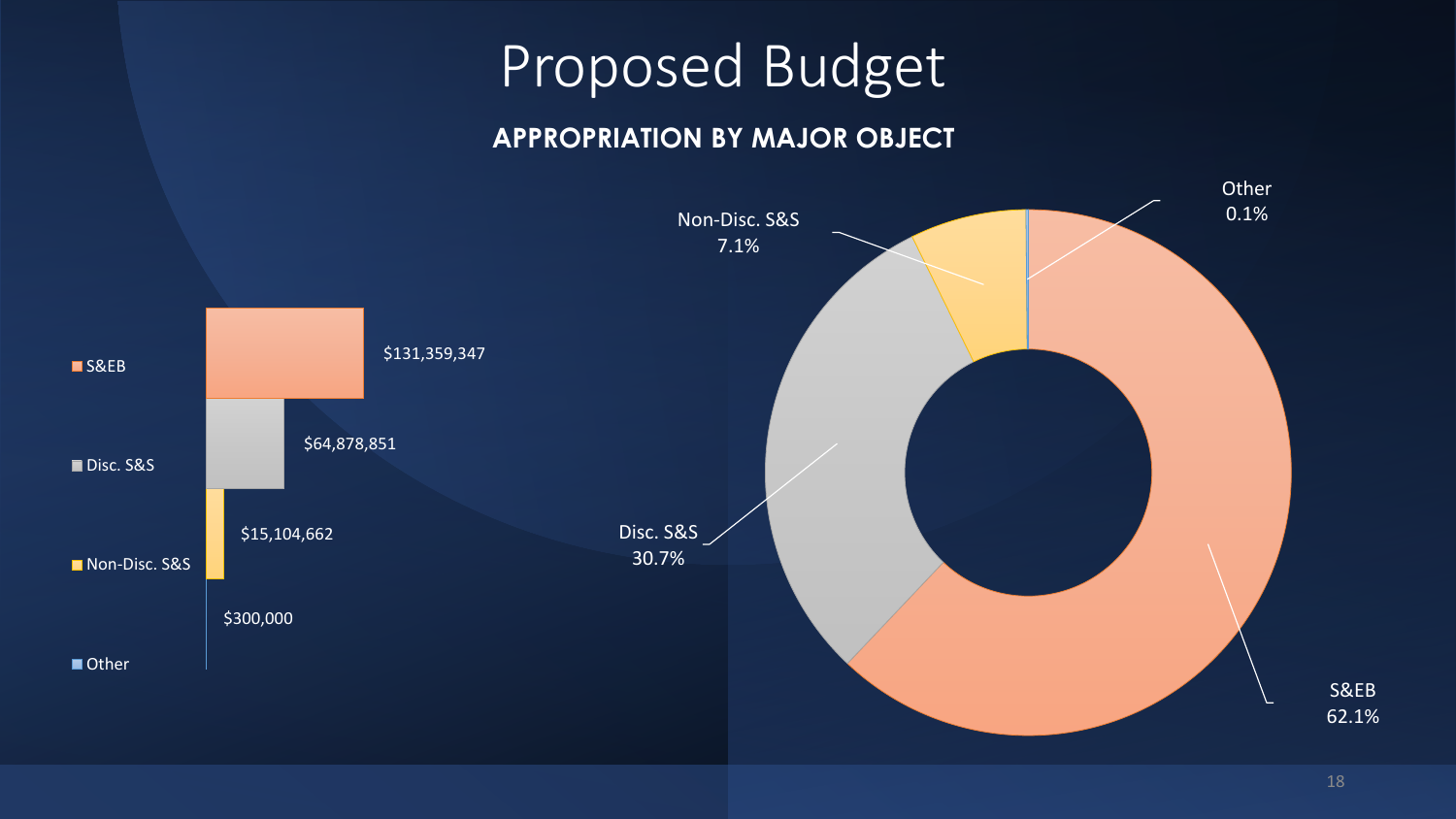#### **TOTAL REVENUE BY SOURCE**